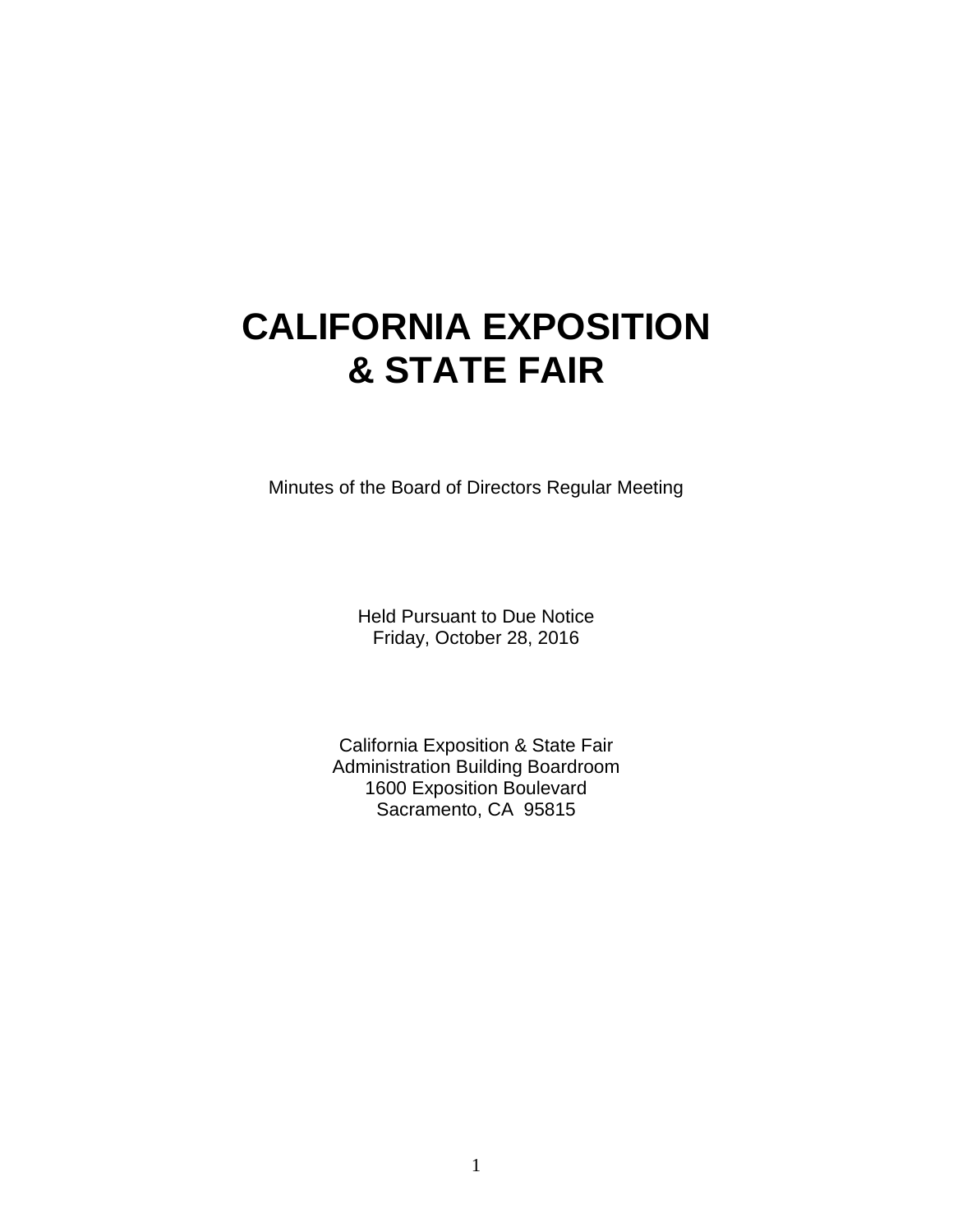#### **Directors Present**

Director Patrick O'Brien, Chair Director Mark Nelson, Vice Chair Director Sonney Chong Director Rina DiMare Director Jess Durfee Director Corny Gallagher Director Rex Hime Director David Mallel Director Hallie Ochoa

#### **Directors Absent**

Director Rima Barkett Director Tony Ortiz

#### **Staff Present**

Rick Pickering, Chief Executive Officer (CEO) Tom Martinez, Chief Deputy General Manager Samantha Brown, Deputy General Manager Administration Jaime Campbell, Deputy General Manager Operations Rachelle Weir, Programs Manager Marcia Shell, Assistant General Manager, Expo Events Jay Carlson, AG Programs Manager Chief Robert Craft, Chief of Police Randy Brink, Goodwill Ambassador Sue O'Brien, Recording Secretary

#### **Others Present**

Stacey Roberts, Deputy, Attorney General Office

\*May not include all others present in the room or arriving late.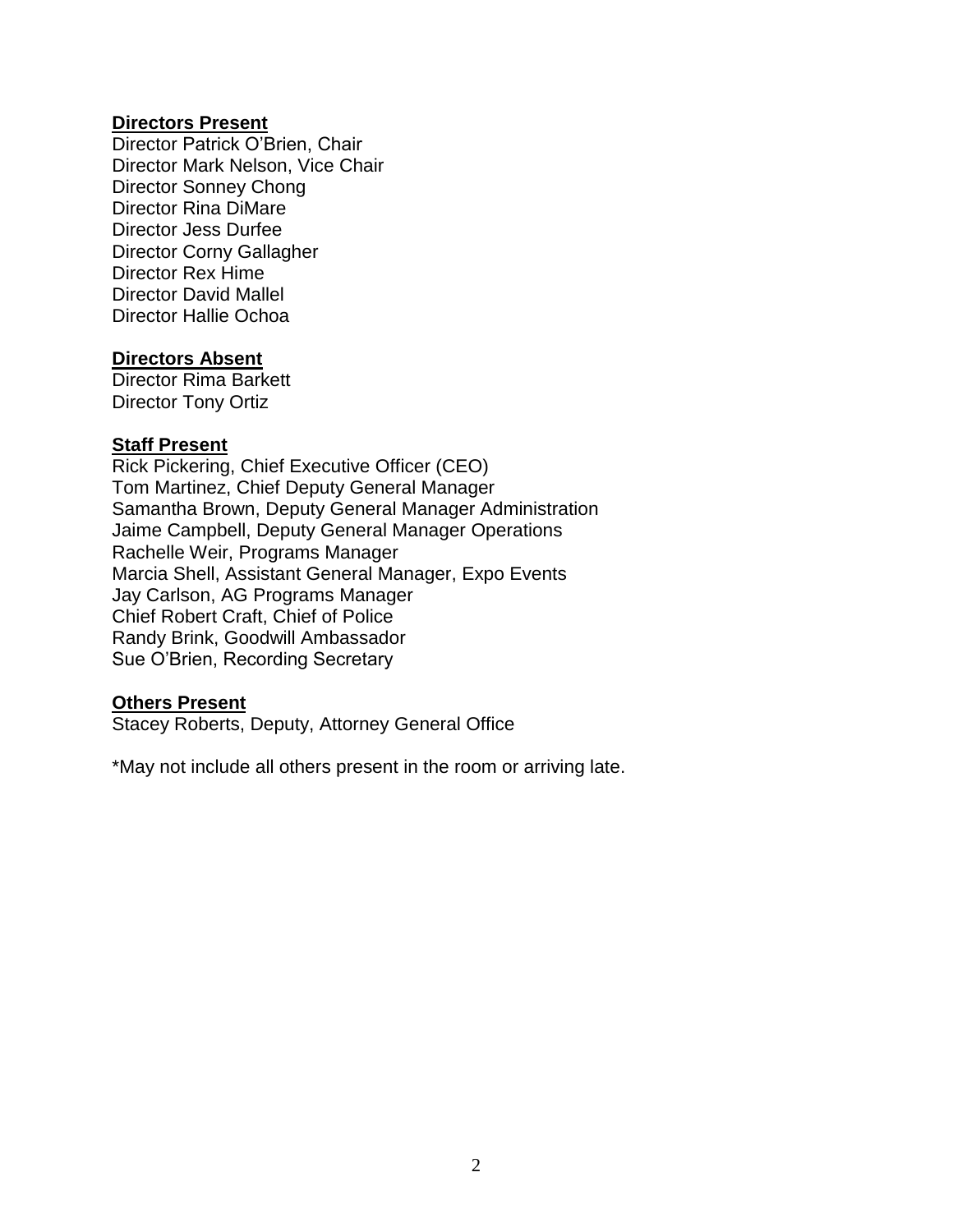## **1. CALL TO ORDER**

Goodwill Ambassador Randy Brink called the meeting to order at 1:02 p.m.

## **2. PLEDGE OF ALLEGIANCE**

Chair O'Brien asked Director Hime to lead the Board, Staff and Guests in the Pledge of Allegiance.

## **3. ROLL CALL**

Roll call was taken by Recording Secretary O'Brien and a full quorum was present. Director Barkett and Director Ortiz were not present and asked to be excused. **Motion:**

It was moved by Director Hime and seconded by Vice Chair Nelson to excuse the absence of Director Barkett and Director Ortiz. **All in favor, motion carried unanimously.**

## **4. INTRODUCTION OF GUESTS & STAFF**

Introduction of Guest and Staff were made around room.

### **Move to Agenda Item 13-Closed Session**

Chair O'Brien announced that he would be taking this item out of order. There were no objections, the Board adjourned into closed session.

## **13. CLOSED SESSION**

For purposes of discussing matters of 1) pending litigation, 2) real property negotiations, and 3) personnel matters related to the General Manager under Government Code Section §11126. The Board will meet in Closed Session to confer with and/or receive legal advice from counsel or the represented delegate.

**a.** The Board will convene in closed session as authorized by Government Code Section 11126 (e)(2)(B) to confer with legal counsel regarding a matter that presents a significant exposure to litigation against California Exposition & State Fair, based on the facts and circumstances.

Chair O'Brien reported that the Board in Closed Session had taken no reportable action.

Chair O'Brien returned to the order of the agenda.

### **5. PRESENTATION**

### **6. MINUTES OF MEETINGS**

- **a.** Approve Board Committee and Meeting Minutes of June 3, 2016, as presented
- **b.** Approve Board Committee and Meeting Minutes of September 23, 2016 as presented